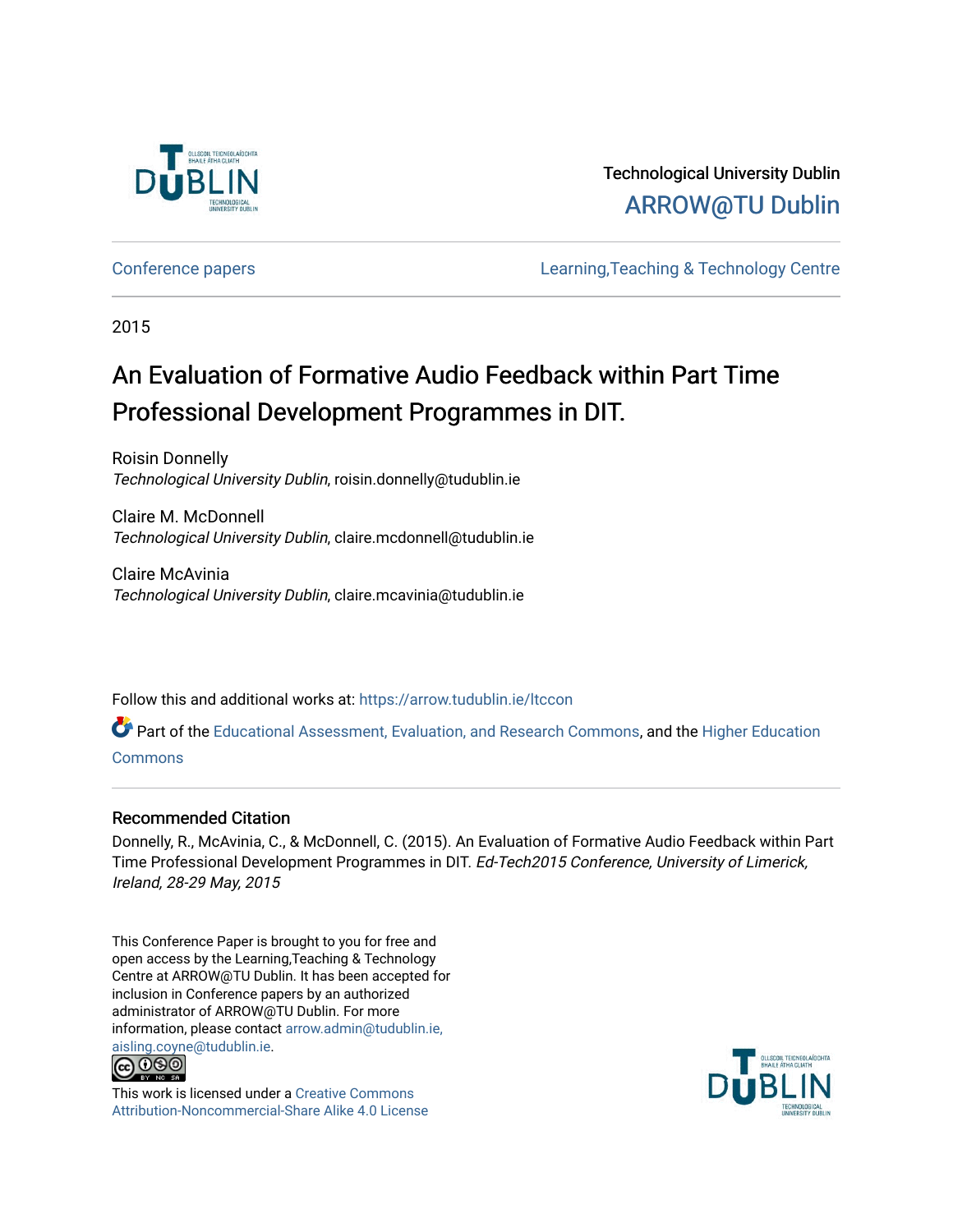An Evaluation of Formative Audio Feedback within Part Time Profession…



*1 of 19*

358 views

An Evaluation of Formative Audio Feedback within Part Time Professional Development Programmes in DIT



Published in: [Education](file:///featured/category/education)

 An Evaluation of Formative Audio Feedback within Part Time Professional Development Programmes in DIT

1. An Evaluation of Formative Audio Feedback within Part Time Professional Development Programmes in DIT EdTech, University of Limerick, 28th-29th May 2015 Dr Claire McDonnell, Dr Roisin Donnelly, Dr Claire McAvinia Learning, Teaching and Technology Centre Dublin Institute of Technology

[2.](http://image.slidesharecdn.com/cmcdonnellcmcaviniaed-tech2015v2-150529204252-lva1-app6891/95/an-evaluation-of-formative-audio-feedback-within-part-time-professional-development-programmes-in-dit-2-638.jpg?cb=1432932294) Themes Audio feedback pilot project Asynchronous audio formative feedback on draft assignments MA in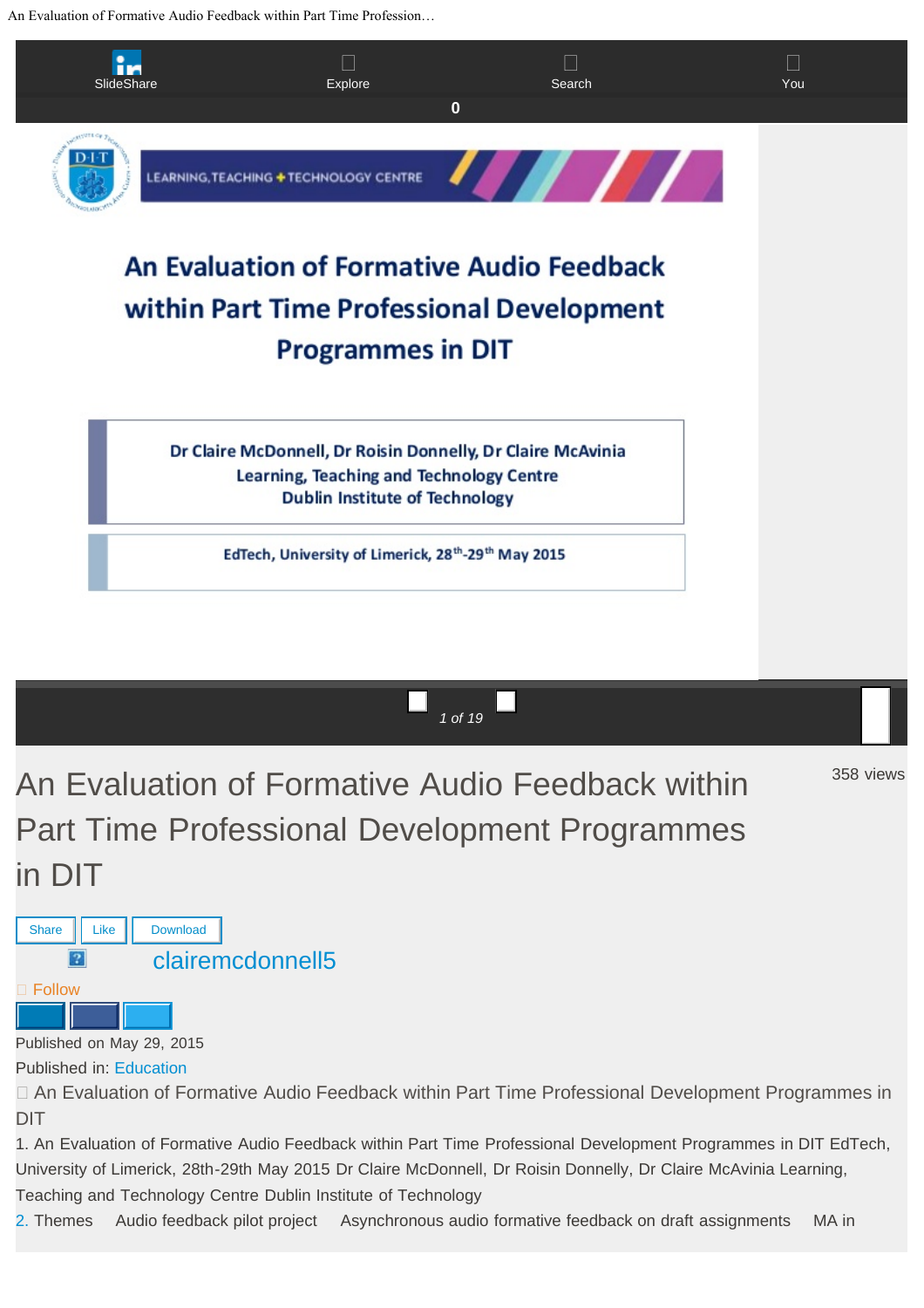An Evaluation of Formative Audio Feedback within Part Time Profession…

Higher Education MSc Applied eLearning PG Diploma in Third Level Learning and Teaching Rationale Process Feedback on the feedback! Outcomes and what next 2

[3.](http://image.slidesharecdn.com/cmcdonnellcmcaviniaed-tech2015v2-150529204252-lva1-app6891/95/an-evaluation-of-formative-audio-feedback-within-part-time-professional-development-programmes-in-dit-3-638.jpg?cb=1432932294) Rationale Crucial for early establishment of participant engagement Enhance quality and participant experience of feedback Can mix audio and typed comments to personalise the experience more Evaluate participant opinion of audio feedback, including how they listen to it, any technological issues, and compare with written feedback component of modules 3

[4.](http://image.slidesharecdn.com/cmcdonnellcmcaviniaed-tech2015v2-150529204252-lva1-app6891/95/an-evaluation-of-formative-audio-feedback-within-part-time-professional-development-programmes-in-dit-4-638.jpg?cb=1432932294) Participants & Modules 62 postgraduate participants across 3 part time programmes 22(2013-4) & 16 (2014-5) MA in Higher Education Academic Writing & Publishing module – audio feedback on journal article proposal & final draft 12 Postgraduate Diploma students Professional Practice in 3rd Level Learning & Teaching module – audio feedback on one formative task within the semester 12 MSc in Applied eLearning Supporting Virtual Communities module (online) – weekly summaries for the group on online activities 4

[5.](http://image.slidesharecdn.com/cmcdonnellcmcaviniaed-tech2015v2-150529204252-lva1-app6891/95/an-evaluation-of-formative-audio-feedback-within-part-time-professional-development-programmes-in-dit-5-638.jpg?cb=1432932294) Process Equipment: Digital audio recorder Microphone attached to computer / device Mobile phone (set to flight mode!) Software: Audacity Free converters e.g. M4A to MP3 Keep technical demands on participants to minimum Used own microphone headset 5

[6.](http://image.slidesharecdn.com/cmcdonnellcmcaviniaed-tech2015v2-150529204252-lva1-app6891/95/an-evaluation-of-formative-audio-feedback-within-part-time-professional-development-programmes-in-dit-6-638.jpg?cb=1432932294) Practicalities Need quiet space With handset, flexibility of location (and time) Maximum length of 6 minutes (better if 5 minutes) Good to have a script template with an introduction and categories / headings (can hand write in comments) Use pauses to identify mistakes easily if using an editor (e.g. Audacity) (See Sounds Good guide: Practice Tips on Using Digital Audio for Assessment Feedback, B. Rotherham, Leeds University; https://docs.google.com/viewer? a=v&pid=sites&srcid=ZGVmYXVsdGRv bWFpbnxzb3VuZHNnb29kdWt8Z3g6M2ZhNTYxZDU5MjM5ZmZiOA ) 6

[7.](http://image.slidesharecdn.com/cmcdonnellcmcaviniaed-tech2015v2-150529204252-lva1-app6891/95/an-evaluation-of-formative-audio-feedback-within-part-time-professional-development-programmes-in-dit-7-638.jpg?cb=1432932294) Timescale 7 Best incentive to get started was to have already told our students we were doing it! Once about 5 feedback files had been recorded, we felt we had become accustomed to the process; - Read the work and make your own notes (handwritten or using track changes and comments facility on PC) - Select the aspects you want to focus on (may be easier to add notes to a feedback template sheet) - Decide whether some written annotations to the work are needed (e.g. an example of a specific change such as citing correctly or rephrasing to improve clarity) - Record the audio feedback The intention wasn't to save time, it was to provide more effective feedback while not adding to the time [8.](http://image.slidesharecdn.com/cmcdonnellcmcaviniaed-tech2015v2-150529204252-lva1-app6891/95/an-evaluation-of-formative-audio-feedback-within-part-time-professional-development-programmes-in-dit-8-638.jpg?cb=1432932294) Results: What Went Well (our perspective) Higher order concerns get focused on more so than in written feedback (global instead of local) Enjoyment/engagement and personal touch Encouraging tone of voice – not easy to incorporate to written feedback 8

[9.](http://image.slidesharecdn.com/cmcdonnellcmcaviniaed-tech2015v2-150529204252-lva1-app6891/95/an-evaluation-of-formative-audio-feedback-within-part-time-professional-development-programmes-in-dit-9-638.jpg?cb=1432932294) Results: Online Survey [MA(Higher Education)] Survey implemented both years since introduced (14 responses) Prior experience 11 had not received or given audio feedback before; 2 had received audio feedback before 1 had provided audio feedback to students already Was the feedback clear? 9 strongly agreed & 5 agreed Was the feedback effective? 10 strongly agreed and 4 agreed 9

[10.](http://image.slidesharecdn.com/cmcdonnellcmcaviniaed-tech2015v2-150529204252-lva1-app6891/95/an-evaluation-of-formative-audio-feedback-within-part-time-professional-development-programmes-in-dit-10-638.jpg?cb=1432932294) Results: What Went Well [MA(Higher Education)] More personal: It mimicked a tutorial in such a way that I felt the tutor was doing a one-on-one Audio feedback was useful. I would consider using it myself Better understanding / clarity: I could get the sense of meaning from tone Better way to receive constructive criticism: Feedback felt more positive when receiving critical comments which could be viewed as negative when read off a page Repeated listening / engagement: I thought the audio feedback works really well. I listened to it, took it in, listened to it again and made a checklist of improvements suggested, and then implemented it 10

[11.](http://image.slidesharecdn.com/cmcdonnellcmcaviniaed-tech2015v2-150529204252-lva1-app6891/95/an-evaluation-of-formative-audio-feedback-within-part-time-professional-development-programmes-in-dit-11-638.jpg?cb=1432932294) Results: What did not go so well [MA(Higher Education)] Technology anxiety: I was anxious about the process of being able to access the actual feedback but it wasn't a problem in practice Need to create own written feedback from the audio / Engagement: I felt I had to transcribe the feedback so that I could keep referring to it. While this was annoying, I came to fully understand it and interacted with it more. I wrote out the feedback in bullet points: took time. Not searchable and harder to summarise Scanning through the paper to locate the issues being highlighted was a negative 11 [12.](http://image.slidesharecdn.com/cmcdonnellcmcaviniaed-tech2015v2-150529204252-lva1-app6891/95/an-evaluation-of-formative-audio-feedback-within-part-time-professional-development-programmes-in-dit-12-638.jpg?cb=1432932294) Results: What Went Well [Diploma] Repeated listening – more inclined to listen more than once: Easier to 'absorb' the feedback (voice catches an intonation not easily communicated in written form) More engaging: More personal, and as a student I felt more compelled to properly sit down and listen through the audio clip in its entirety, probably more so than if it was traditional written feedback [..] some tones and emphases may be hard to convey effectively in writing, but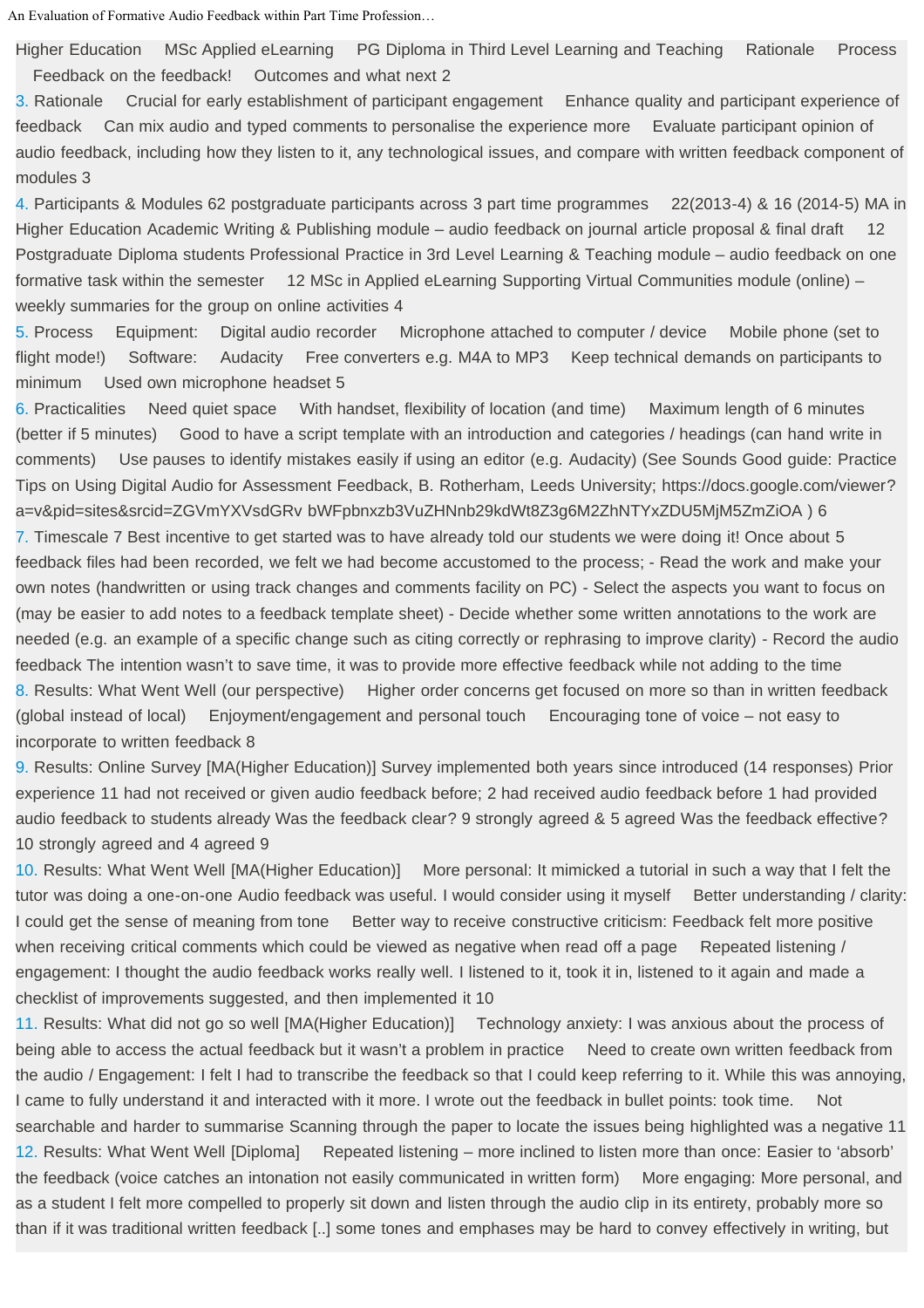An Evaluation of Formative Audio Feedback within Part Time Profession…

when communicated orally may be a lot clearer I can hear intonation and listening requires less effort than reading This is certainly something I'd consider using myself 12

[13.](http://image.slidesharecdn.com/cmcdonnellcmcaviniaed-tech2015v2-150529204252-lva1-app6891/95/an-evaluation-of-formative-audio-feedback-within-part-time-professional-development-programmes-in-dit-13-638.jpg?cb=1432932294) Results: What did not go so well [Diploma] Fear factor: Afraid of getting bad news Less effective? cannot ask for clarification as in conversation ..but equally cannot interact with it as you would written feedback Tendency to create their own written feedback from the audio: easier to refer back to this and scan than to listen to full clip again Not searchable and harder to summarise Higher cognitive load required to identify the relevant points and arrange them yourself 13

[14.](http://image.slidesharecdn.com/cmcdonnellcmcaviniaed-tech2015v2-150529204252-lva1-app6891/95/an-evaluation-of-formative-audio-feedback-within-part-time-professional-development-programmes-in-dit-14-638.jpg?cb=1432932294) Results: MSc(Applied eLearning) Flexibility It was great to have them downloaded to listen to on the train, while walking etc. Quite liked them as a way of prepping for a session Have adopted: I thought this was an excellent idea and is something I have already incorporated into my own practice. 14

[15.](http://image.slidesharecdn.com/cmcdonnellcmcaviniaed-tech2015v2-150529204252-lva1-app6891/95/an-evaluation-of-formative-audio-feedback-within-part-time-professional-development-programmes-in-dit-15-638.jpg?cb=1432932294) Would they implement it themselves? Are academic staff or design and deliver online / blended training MA - 7 would but 7 were undecided PG Diploma – 3 people out of five would Concerns: time needed to do it finding suitable space Issues with following up later? easier to check written feedback to see whether students have acted on the points It would also be more difficult to locate specific feedback points I provided to students if they were only in audio clips Would use it in cases where there are no instructions for further assessments (Students could be asked to summarise how feedback was addressed in this situation?) 15

[16.](http://image.slidesharecdn.com/cmcdonnellcmcaviniaed-tech2015v2-150529204252-lva1-app6891/95/an-evaluation-of-formative-audio-feedback-within-part-time-professional-development-programmes-in-dit-16-638.jpg?cb=1432932294) Outcomes & What Next Personalisation Student choice Screencast instead Issues of scale? Does seem to take same amount of time when written feedback is already provided 16

[17.](http://image.slidesharecdn.com/cmcdonnellcmcaviniaed-tech2015v2-150529204252-lva1-app6891/95/an-evaluation-of-formative-audio-feedback-within-part-time-professional-development-programmes-in-dit-17-638.jpg?cb=1432932294) Further reading & Other Applications 17 Chris Anson www.ansonica.com Will be video on www.dit.ie/lttc soon (DIT, INEW, FACILITATE & Maynooth U. Writing Centre) Sounds Good project- https://sites.google.com/site/soundsgooduk/

 Cavanaugh, A.J. & Song, L. (2014) Audio Feedback versus Written Feedback: Instructors' and Students' Perspectives MERLOT JOLT 10(1) [accessed 27th May 2015] McGarvey, D., & Haxton, K. (2011). Using audio for feedback on assessments: tutor and student experiences. (HEA Physical Sciences) New Directions, 7, 5-9. iAnnotate app (can write with stylus and add audio comments at particular points on a PDF) IMPALA Project – tips on creating podcasts [18.](http://image.slidesharecdn.com/cmcdonnellcmcaviniaed-tech2015v2-150529204252-lva1-app6891/95/an-evaluation-of-formative-audio-feedback-within-part-time-professional-development-programmes-in-dit-18-638.jpg?cb=1432932294) Thank You! roisin.donnelly@dit.ie claire.mcavinia@dit.ie @clairemca claire.mcdonnell@dit.ie @clairemcdonndit 18 [19.](http://image.slidesharecdn.com/cmcdonnellcmcaviniaed-tech2015v2-150529204252-lva1-app6891/95/an-evaluation-of-formative-audio-feedback-within-part-time-professional-development-programmes-in-dit-19-638.jpg?cb=1432932294) Any questions? Shameless plug 19 #elss15

## [Recommended](#page-4-0)

| 2                 | Publishing on innovation and education research in chemistry and physics ViCE<br>clairemcdonnell5 |
|-------------------|---------------------------------------------------------------------------------------------------|
| ?                 | Chemical Sciences in the Community at Dublin Institute of Technology poster<br>clairemcdonnell5   |
| 2                 | The Presentation Come-Back Kid<br>Ethos3                                                          |
| $\overline{?}$    | The Buyer's Journey - by Chris Lema<br>Chris Lema                                                 |
| $\lceil 2 \rceil$ | Classroom Management Tips for Kids and Adolescents<br><b>Shelly Sanchez Terrell</b>               |
| $\overline{?}$    | The Near Future of CSS<br>Rachel Andrew                                                           |